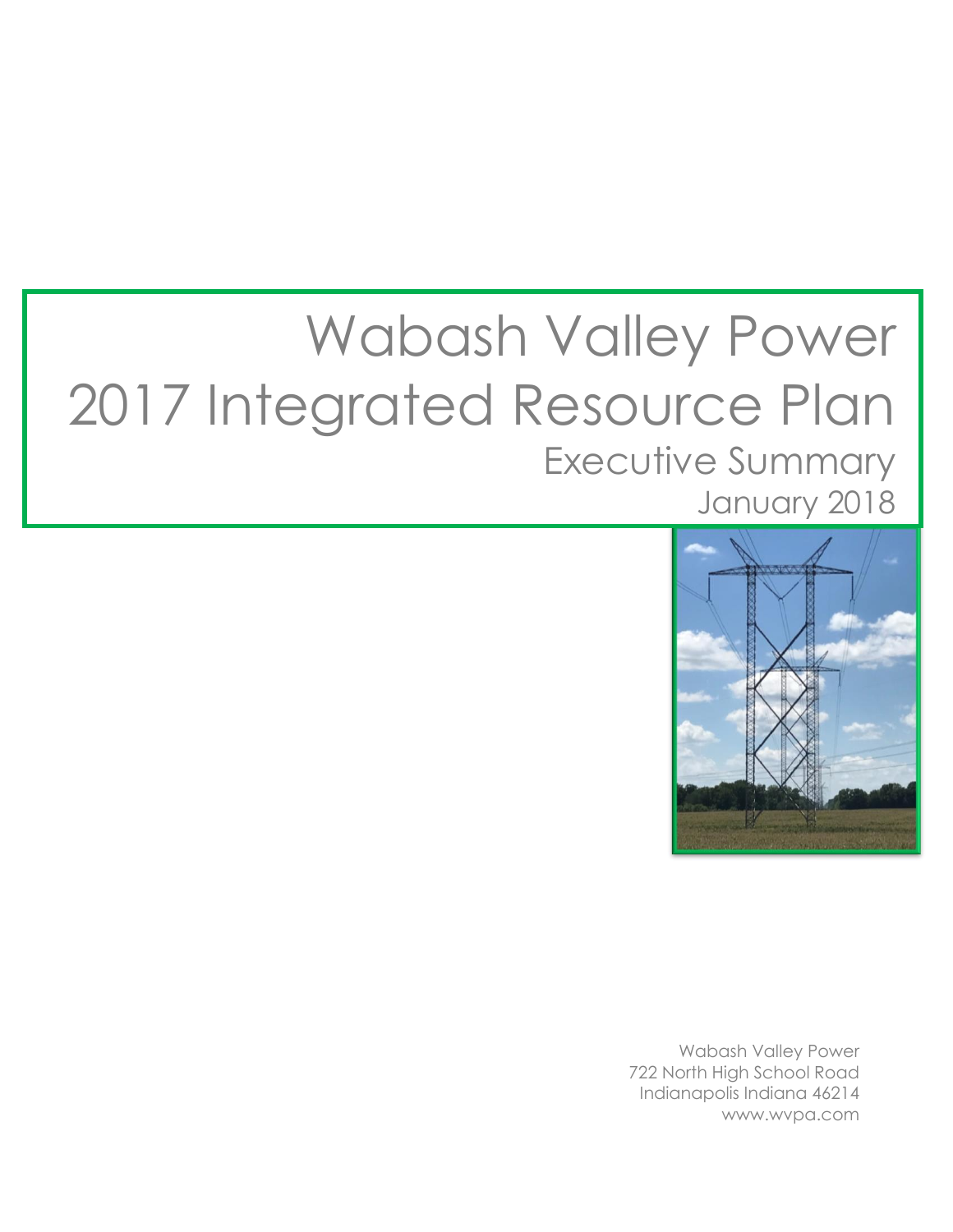# **What is an Integrated Resource Plan (IRP)?**

Wabash Valley Power Association's (Wabash Valley or the Company) 2017 IRP is a planning document that evaluates the next 20 years to assess our Members' requirements for electricity and our ability to meet that need in a reliable and competetive manner.

### **Why do we prepare an IRP?**

Every electric utility in the State of Indiana that is publicly, municipally or cooperatively owned must prepare an IRP every two years, soon to be three years, to comply with the Indiana Utility Regulatory Commission's (IURC) "Rule 7", technically 170 IAC 4-7.

## **What does Wabash Valley's IRP contain?**

We divide Wabash Valley's 2017 IRP into the following five sections plus a technical appendix:

- 1. **Overview** We discuss our system profile, including the Members we serve and our service area, and describe our process for developing the IRP.
- 2. **Resource Assessment** We provide general characteristics of our load, such as our historical summer and winter peaks. We also provide a description of Wabash Valley's existing generation resources (supply-side) and end-customer resources (demand response, energy efficiency and distributed generation).
- 3. **Load Forecast and Forecasting Methodology**  We summarize our methodology for forecasting our Members' electricity requirements and we provide both a base case forecast and range forecasts for the next 20 years.
- 4. **Selection of Resource Options** We review and analyze potential future resource options to meet our forecasted peak and energy requirements and determine our base resource plan.
- 5. **Scenario Analysis** We develop scenarios to examine the impact of various uncertainties and develop alternate expansion plans to meet those requirements. We also outline our short-term action plan for the next three years.

The following Executive Summary shares a brief overview of Wabash Valley's 2017 IRP and is intended to communicate the key concepts to our Members, other interested parties and the public.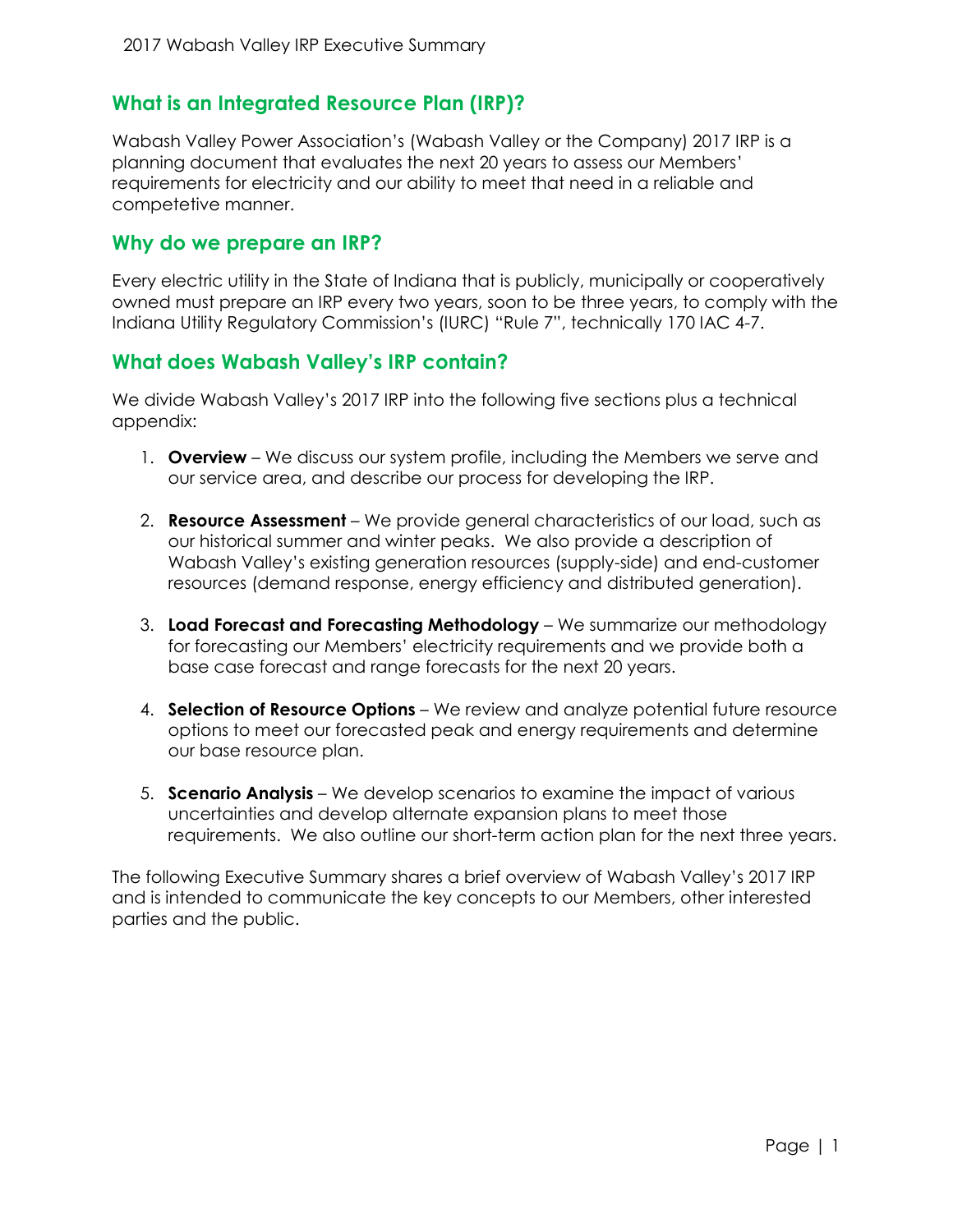# **Executive Summary**

Wabash Valley is a generation and transmission (G&T) cooperative based in Indianapolis, Indiana, that provides wholesale electricity to twenty-three Members: nineteen in the northern half of Indiana, three in Illinois and one in Missouri. In turn, these distribution cooperatives supply electricity to more than 313,000 retail members. Just over 75 percent of our retail customer base resides in Indiana, with approximately 16 percent in Illinois, and 9 percent in Missouri.

This map illustrates Wabash Valley's composite service area. The areas identified on this system are not exclusively served by the Members. Numerous municipal electric utilities, as well as investor-owned utilities, permeate this service area.

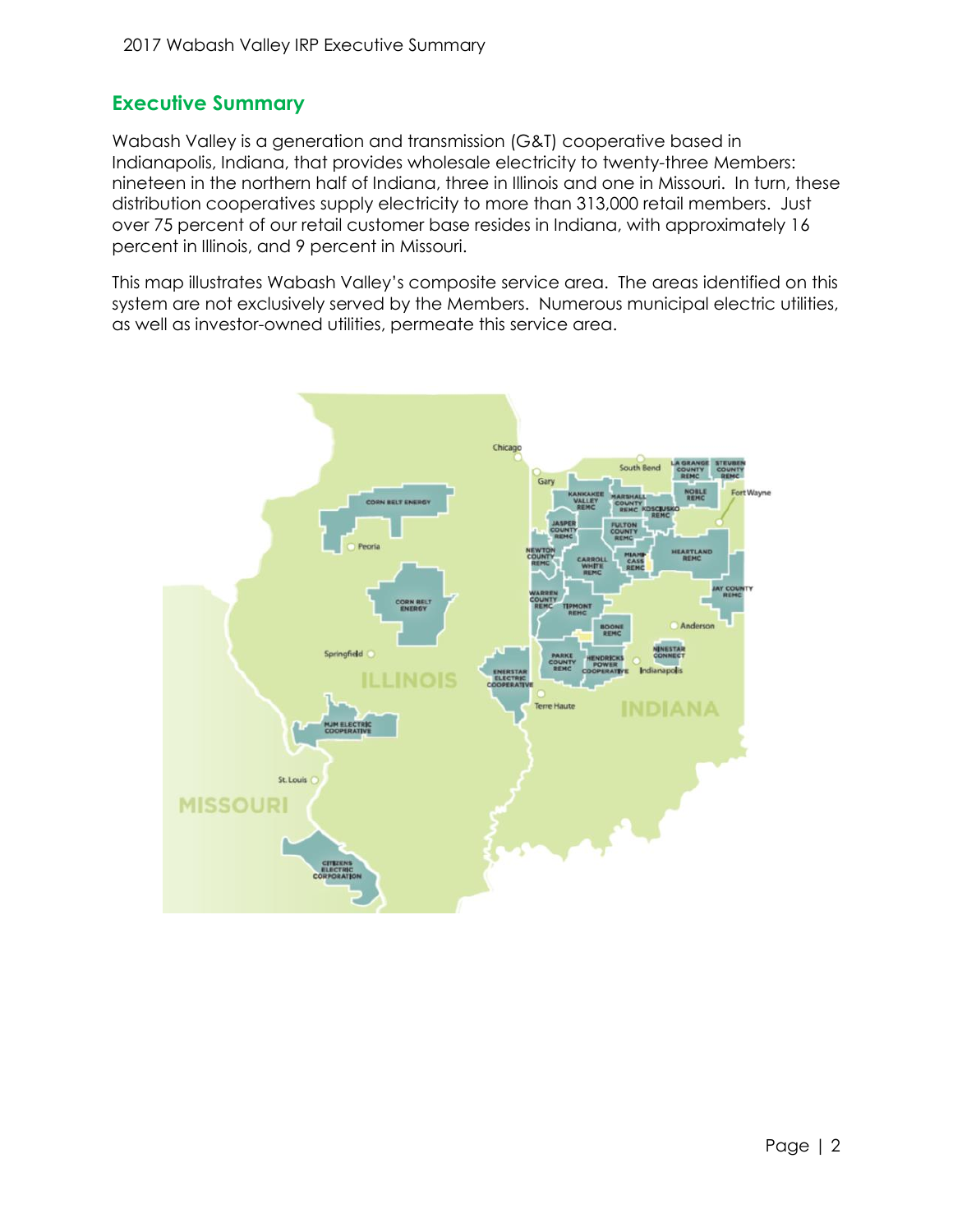Wabash Valley's goal is to develop and maintain a diverse portfolio of power supply resources with contract terms, fuel supplies, counterparties, and ownership options that promote reliable, low-cost service to our Members. Wabash Valley's 2017 resources are depicted in the following charts:



**2017 Resources<sup>1</sup>**

Wabash Valley employs end-customer resources as part of our power supply portfolio. Wabash Valley offers the following energy efficiency (EE) and demand response (DR) programs to help customers use energy more wisely and efficiently.

#### **Programs**

| <b>EE-Residential</b><br>• Air Source Heat Pump Rebate<br>• Geothermal Heat Pump Rebate<br>• Touchstone Energy Home Program<br>• LED Discount Program<br>• LED Security Lights | EE - Commercial & Industrial (C&I)<br>• Lighting Retrofit Incentives<br>• HVAC Retrofit Incentives<br>• Schools Retrofit Program<br>• Agricultural Retrofit Program<br>• C&I Custom Retrofit Program<br>• Business New Construction Program |
|--------------------------------------------------------------------------------------------------------------------------------------------------------------------------------|---------------------------------------------------------------------------------------------------------------------------------------------------------------------------------------------------------------------------------------------|
| DR                                                                                                                                                                             |                                                                                                                                                                                                                                             |
| • Water Heater Program<br>• Air Conditioner Program                                                                                                                            |                                                                                                                                                                                                                                             |

- Pool Pump Program
- Field Irrigation Program
- Entire Home Interrupt Program
- Ditch Pump Program
- Grain Dryer Program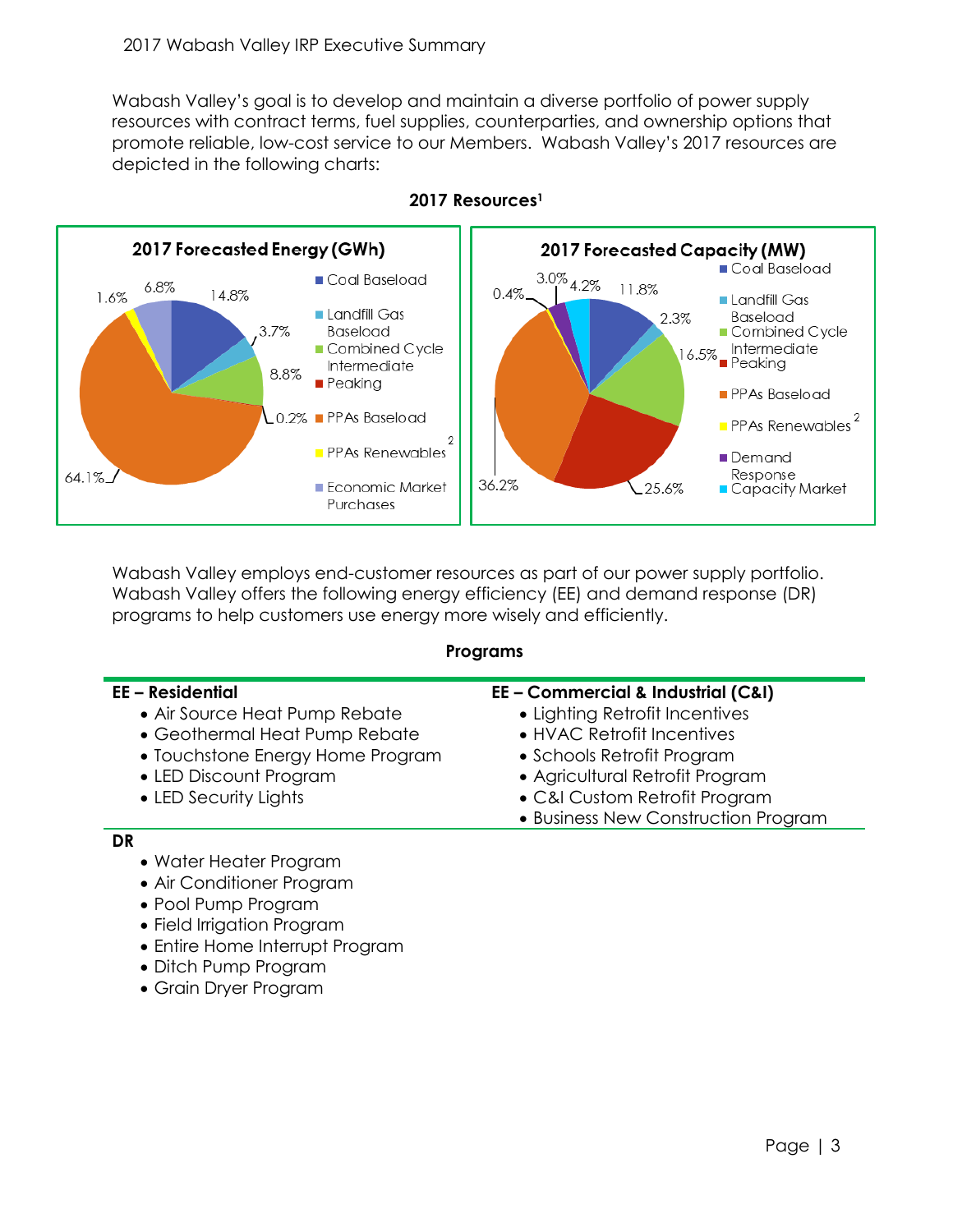Wabash Valley's 2017 IRP is based on the Company's 2017 Power Requirements Study that combines the forecasts of the twenty-three individual Members. Pass-Through Loads are certain large power customers who are included in the Company's total planning load because Wabash Valley has the ultimate responsibility to meet the large power customers' energy requirements and make purchases at market to meet the minimum reliability requirements. However, the Pass-Through Loads customers have the ability to customize their power supply portfolio based on their respective risk tolerances. Wabash Valley's base case load forecast indicates the following:

|                                                                         |       |       | Average<br>Growth |
|-------------------------------------------------------------------------|-------|-------|-------------------|
| Key Data                                                                | 2018  | 2036  | %                 |
| Energy Growth (GWh) (excl. Pass-Through Loads)                          | 7.277 | 8.531 | 0.9%              |
| Energy Growth (GWh) (incl. Pass-Through Loads)                          | 8.192 | 9,450 | $0.8\%$           |
| Demand Growth Coincident Peak Demand<br>(MW) (excl. Pass-Through Loads) | 1,472 | 1.719 | 0.9%              |
| Demand Growth Coincident Peak Demand<br>(MW) (incl. Pass-Through Loads) | 1,597 | 1.844 | $0.8\%$           |

Wabash Valley consistently examines potential new peaking, intermediate and baseload generating resources (both independently and jointly, both existing and new) in anticipation of capacity needs in 2018 and beyond. Wabash Valley employs several decision making factors in selecting new power supply resources. While price is clearly important, and is depicted below, Wabash Valley also considers the technical viability of a proposed project, operational flexibility, resource deliverability and location, impact on diversification of Wabash Valley's power portfolio, overall price risk exposure, equity requirements and contract term. Additionally, Wabash Valley assesses each alternative's environmental impact.

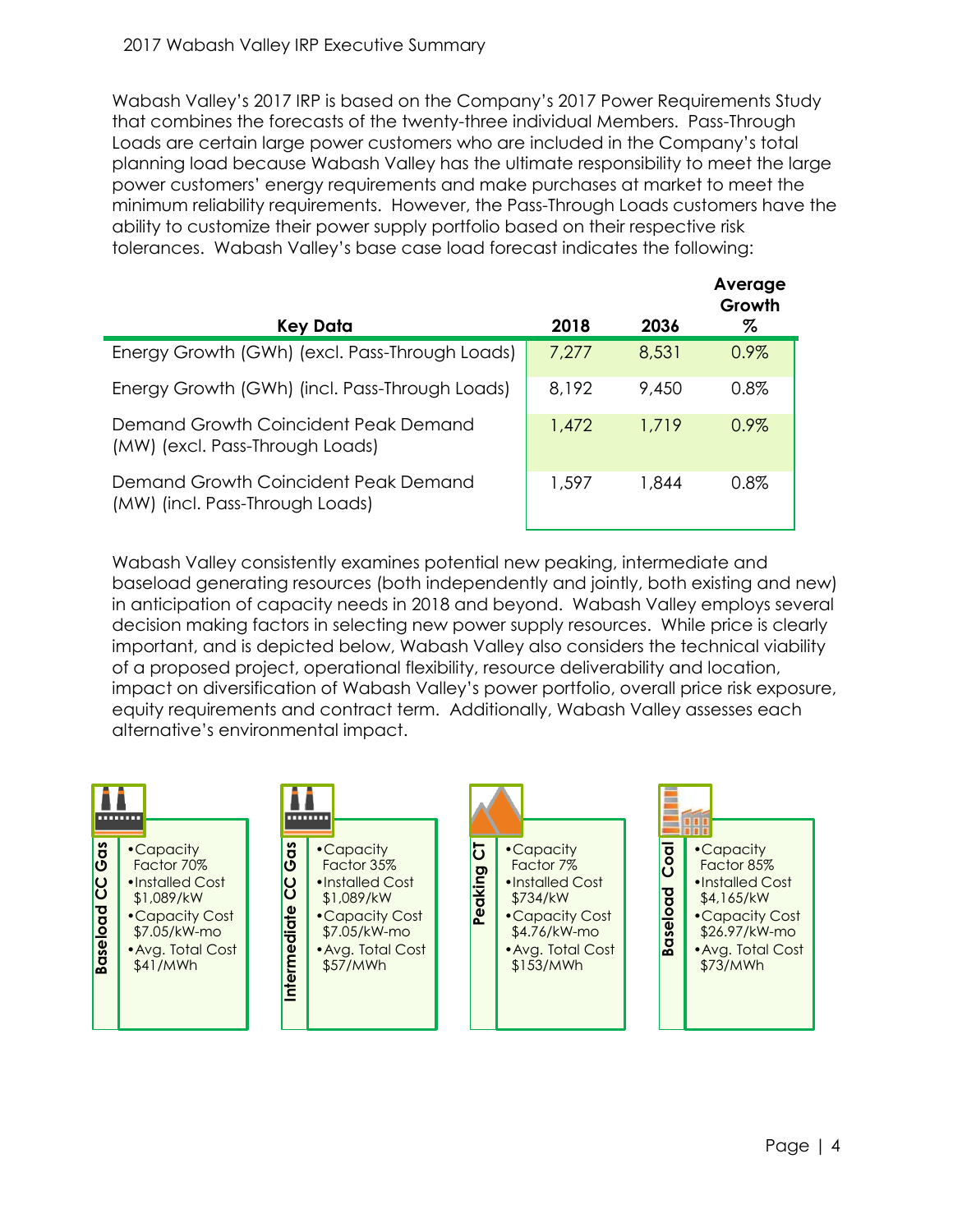

Wabash Valley has developed and maintains a detailed resource plan to serve forecasted Member load requirements. Since Wabash Valley's composite load requirements show an average load factor of approximately 55% to 65%, the Company plans to attain a power supply resource ratio of approximately 60% baseload/intermediate capacity to 40% peaking capacity with a move toward a greater percentage of natural gas units (e.g. combined cycle and peakers). The base expansion plan indicates capacity needs starting in 2018, and Wabash Valley anticipates meeting these needs in a diversified manner. From 2018 to 2020, Wabash Valley expects to meet our incremental capacity needs primarily by purchasing capacity through the regional transmission organization (RTO) capacity auctions or bilateral transactions. In the near term, market capacity prices appear favorable, as supported by indicative bilateral quotes, and our optimization model selected capacity market purchases as the preferred option. Although market capacity prices remain favorable beyond 2020, the risk of relying on that option increases. Therefore, we limit the amount of capacity market purchases our optimization model may select resulting in more competition among all supply-side and demand-side resource options.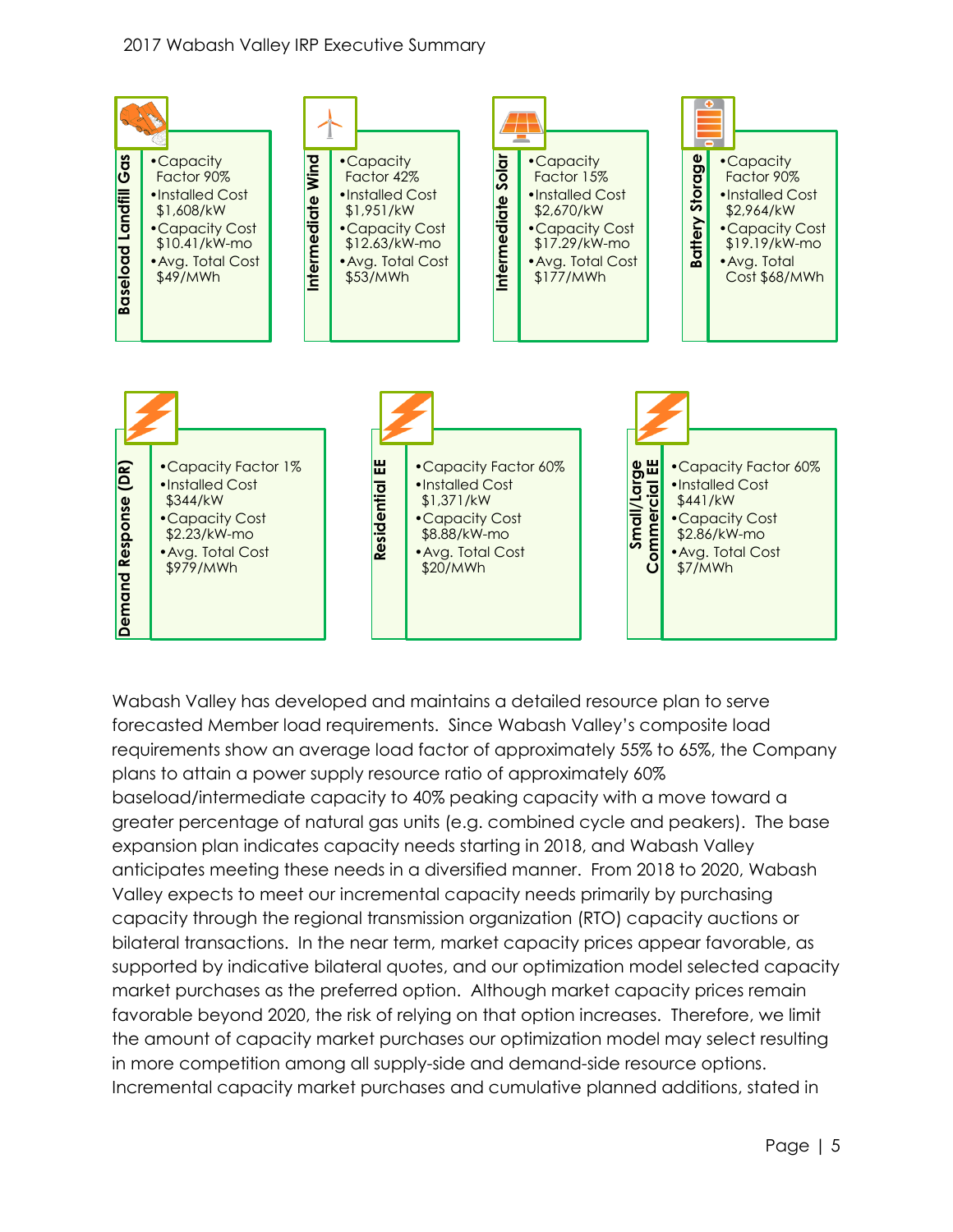installed capacity (ICAP) values, over the 20-year plan horizon for the base expansion plan are depicted in the following graphs.



**Incremental Capacity Market Purchases** 





#### Cumulative Renewable<sup>2</sup> & EE/DR Planned Additions (ICAP)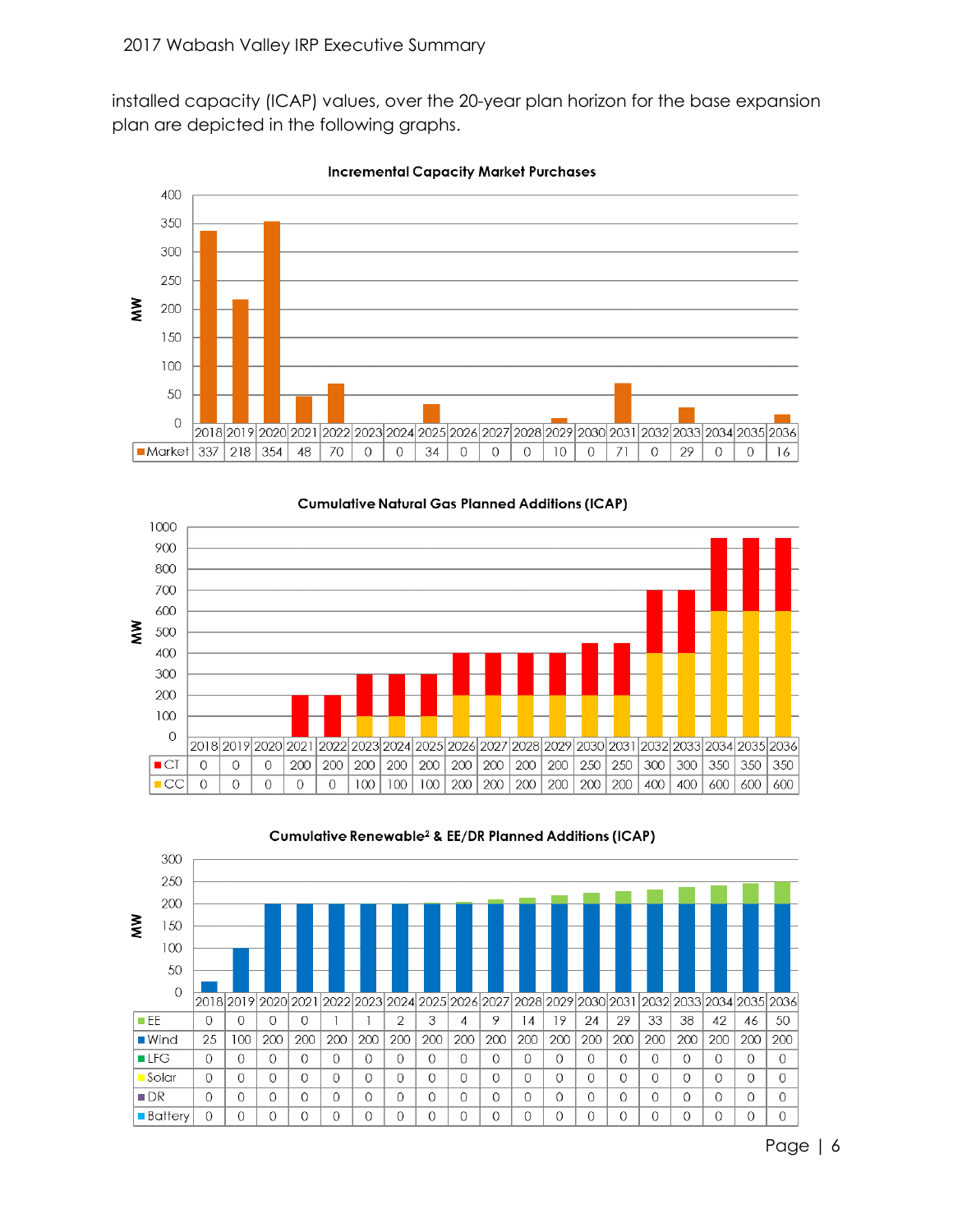In addition to making incremental capacity market purchases, Wabash Valley will commence purchasing output from three wind projects from 2018 to 2020. Additions include 25 MW of wind power in 2018, 75 MW in 2019 and another 100 MW in 2020. Although our optimization model did not choose EE and DR programs in the early years of our 20-year plan horizon, at the request of our Members Wabash Valley will continue to run and enhance our EE program offerings and may choose to continue to build DR resources in the near term.

Past 2020, Wabash Valley's base resource plan capacity needs are largely met by building 600 MW of baseload combined cycle resources and 350 MW of peaking combustion turbine resources along with 50 MW of EE. The expiration of existing purchase power agreements drives the need for these resources.

Wabash Valley will continually evaluate available projects that show potential to provide cost effective renewable<sup>2</sup> energy and seek alliances, partnerships and opportunities for joint operations with other electric utilities.

At the end of our 20-year plan horizon in 2036, Wabash Valley's current base expansion plan forecasts that our energy and capacity needs will be served as depicted in the following charts.



**2036 Resources<sup>1</sup>**

Wabash Valley's power supply team analyzes all opportunities to improve the Company's power supply portfolio while being cognizant of any regulation that may affect these sources. These opportunities may include the purchase/sale of generating assets, purchase/sale of cost-based power agreements and purchase/sale of fixed priced forward contracts. We analyze these opportunities to evaluate risk, reliability, and cost impact to our Members. While Wabash Valley has developed and maintains a detailed resource plan to serve forecasted Member load requirements, we may adjust that plan if we are able to take advantage of economic opportunities that arise.